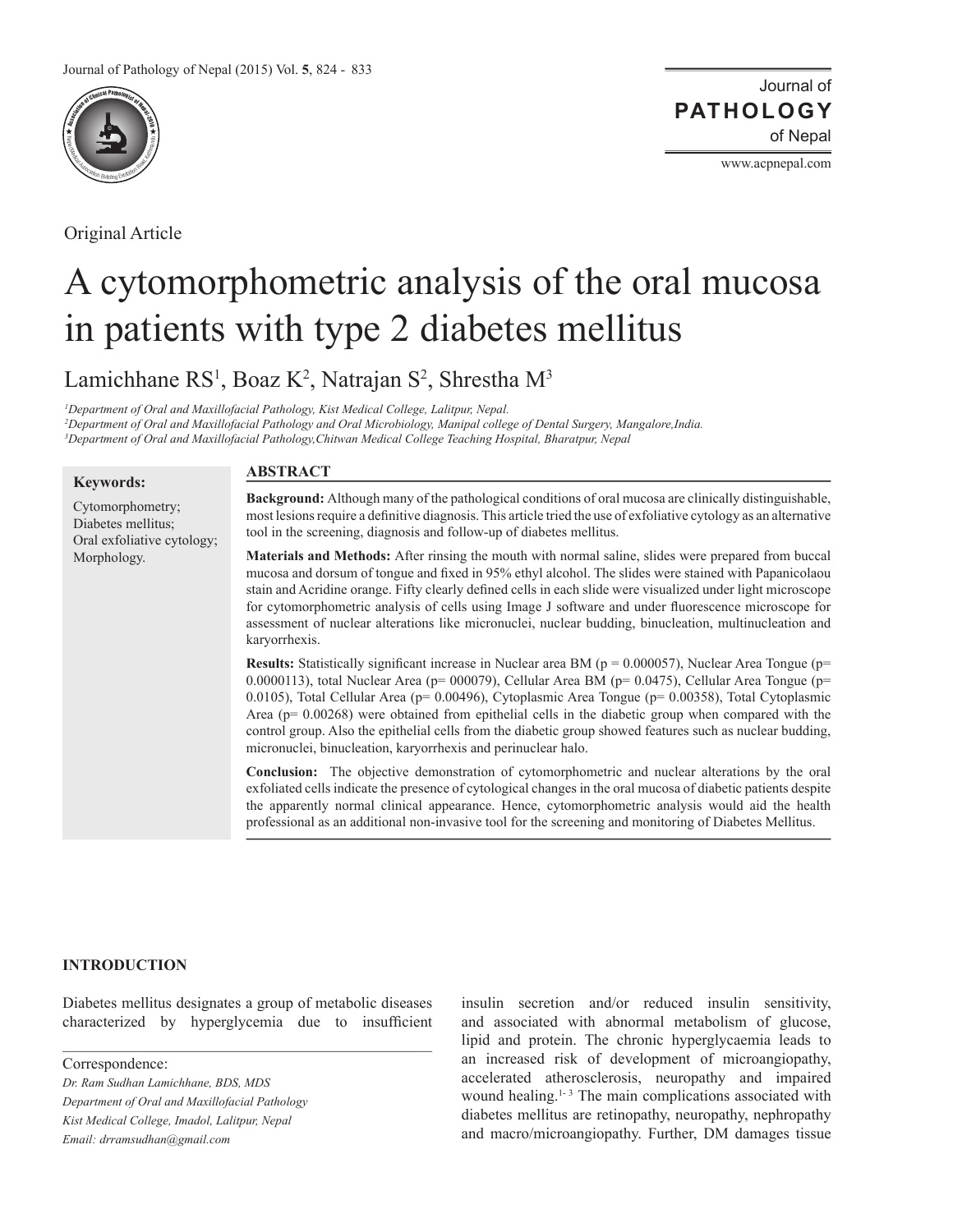repair processes and causes dysfunction of oral mucosa.<sup>4</sup> Several studies suggest a higher prevalence and severity of some pathologies in the oral tissues of patients with diabetes mellitus like gingivitis, periodontitis, dental caries, candidiasis, and other oral manifestations such as alteration of salivary flow and oral burning sensation.<sup>4</sup>

Several studies have examined the deleterious effects of diabetes on the oral mucosa. It was reported by Caldeira EJ et al that diabetes adversely affects the histomorphology of cheek mucosa, which may compromise tissue function to favour the occurrence of oral infections and probably neoplasia.<sup>5</sup>

Although many of the pathological processes affecting the oral mucosa are clinically distinguishable, most lesions require a definitive diagnosis before commencement of appropriate therapy. The most accepted clinical technique for the diagnosis of lesions in the oral mucosa is incisional or excisional biopsy.<sup>6</sup> However, in specific clinical conditions, such as diabetes mellitus, a great many invasive techniques are relatively contraindicated and necessitate the use of oral exfoliative cytology which may be suitable.<sup>4</sup>

As exfoliative cytology is considered a moderate and non-invasive technique when compared to conventional anatomopathological examination, it is necessary to make an assessment of the application of oral exfoliative cytological methods in patients with DM patients.<sup>4</sup> This will help to better interpret the findings from specimens obtained from the mucosa of such affected persons. The best knowledge of this technique, particularly regarding the morphological and morphometric aspects of the cells may yet enable the implementation of exfoliative cytology in public health programs, comprising one more tool in the screening, diagnosis and follow-up of diabetes mellitus.<sup>4</sup>

## **MATERIALS AND METHODS**

The present study was conducted in the Department of Oral Pathology and Microbiology, Manipal College of Dental Sciences, Mangalore and Kist Medical College, Imadol, Lalitpur over a period of 24 months from January 2010 to January 2012. The study involved a cytomorphometric analysis of the oral mucosa in patients with type 2 diabetes mellitus using smears obtained from buccal mucosa and dorsum of tongue.

**Study Sample:** The study comprised of a total of 60 subjects divided into two groups:

**Study group:** Consisting of thirty individuals above 40 years of age with a known history of type II diabetes mellitus for a minimum period of one year. The subjects with diabetes were selected from among the patients attending the dedicated Diabetic clinic of K. M. C. Hospital, Attavar Mangalore. Patients were included irrespective of whether they were under insulin or oral hypoglycaemic therapy for diabetes.

**Control group:** Consisted of thirty age and sex-matched healthy individuals without any history of diabetes mellitus (assessed by random blood sugar) $6$ 

## **Exclusion criteria**

Patients/ individuals with the following were excluded from the study:

| <b>SN</b>           | Author                       | N           |                              | Diabetic Group compared to control |                           |                           |                  | Comparison with our study |  |
|---------------------|------------------------------|-------------|------------------------------|------------------------------------|---------------------------|---------------------------|------------------|---------------------------|--|
|                     |                              |             | <b>NuA</b>                   | CA                                 | CyA                       | N/C ratio                 | Similar          | Dissimilar                |  |
|                     | Alberti et al4               | Cases 10    | Increased                    | NM                                 | Decreased                 | Increased                 | <b>NuA</b>       |                           |  |
|                     |                              | Controls 10 | $P = 0.05$                   |                                    | $P = NS$                  | $P = 0.05$                | N/C ratio        | CyA                       |  |
|                     |                              | Cases 30    |                              |                                    |                           |                           | <b>NuA</b>       |                           |  |
| $\overline{2}$      | Jajarm et al13               | Controls 30 | Increased<br>$P = 0.0001$    | <b>NM</b>                          | Increased<br>$P = 0.0001$ | Increased<br>$P = 0.0001$ | CyA<br>N/C ratio |                           |  |
|                     | Shareef et al14              | Cases 10    | Increased                    | <b>NM</b>                          | Decreased                 | Increased                 | <b>NuA</b>       |                           |  |
| 3                   |                              | Controls 10 | $P=0.014$                    |                                    | $P=0.705$                 | $P=0.002$                 | N/C ratio        | CyA                       |  |
|                     |                              | Cases 40    | Increased                    | Decreased                          |                           |                           |                  |                           |  |
| $\overline{\bf{4}}$ | Tozoglu U et al15<br>Volume  | Cases 30    | $P=0.0000$<br>Nuclear volume | $P=0.0000$<br>Cell volume          | <b>NM</b>                 | <b>NM</b>                 | <b>NuA</b>       | CA                        |  |
|                     |                              | Cases 50    | Increased                    | Marginal Decrease                  | Decreased                 | Increased                 | <b>NuA</b>       | CA                        |  |
| 5                   | Prasad H et al16<br>Diameter | Controls 5  | $P=0.0367$<br>ND             | $P=0.1527$<br>CD                   | $P=0.0934$<br>CyD         | $P=0.1164$                | $N/C$ ratio      | CyA                       |  |
| 6                   |                              | Cases 30    | Increased                    | Increased                          | Increased                 | Increased                 |                  |                           |  |
|                     | Our study (2011)             | Controls 30 | $P=0.000079$                 | $P=0.00496$                        | $P=0.0027$                | $P = NS$                  |                  |                           |  |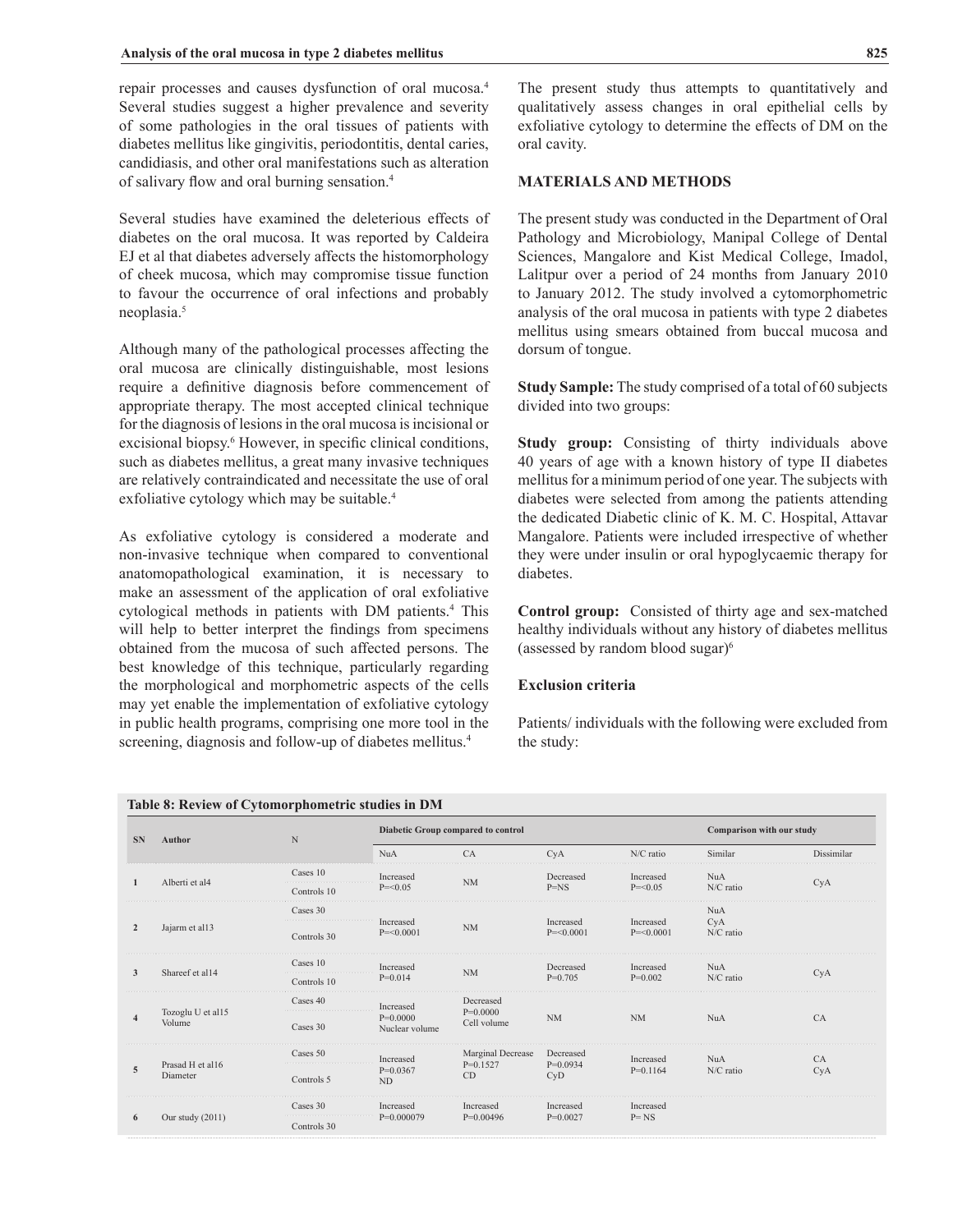**Table 1: Descriptive data for various parameters** 

| <b>SN</b>               | Parameter         | Category | $\mathbb N$ | <b>Minimum</b> | <b>Maximum</b> | <b>Median</b> | Interquartile range         |
|-------------------------|-------------------|----------|-------------|----------------|----------------|---------------|-----------------------------|
|                         | NuA BM            | Cases    | 30          | 37.20          | 81.92          | 51.80         | 19.46 (48.11, 67.57)        |
| $\mathbf{1}$            |                   | Control  | 30          | 34.30          | 95.84          | 46.28         | (39.60, 50.18)<br>10.57     |
|                         | NuA<br>Tongue     | Cases    | 30          | 36.55          | 75.66          | 54.02         | (48.09, 64.64)<br>16.55     |
| $\overline{2}$          |                   | Controls | 30          | 32.42          | 85.82          | 41.93         | 8.27<br>(39.53, 47.80)      |
|                         | <b>NuA</b>        | Cases    | 30          | 36.88          | 73.79          | 53.96         | (47.98, 66.95)<br>18.98     |
| 3                       | Total             | Controls | 30          | 33.94          | 73.63          | 44.13         | (40.37, 49.95)<br>9.57      |
| $\overline{\mathbf{4}}$ |                   | Cases    | 30          | 1170.87        | 2742.79        | 1963.79       | 689.85 (1573.91, 2263.75)   |
|                         | <b>CABM</b>       | Controls | 50          | 1306.61        | 2666.12        | 1623.13       | 289.27 (1501.74, 1791.01)   |
| 5                       | CA<br>Tongue      | Cases    | 30          | 1093.47        | 2689.18        | 1990.41       | 606.06 (1701.02, 2307, 09)  |
|                         |                   | Controls | 50          | 1264.78        | 2438.58        | 1599.60       | 643.10 (1429.44, 2072. 54)  |
| 6                       | CA<br>Total       | Cases    | 30          | 1355.71        | 2682.00        | 1965.90       | 542.97 (1676.60, 2219, 56)  |
|                         |                   | Controls | 30          | 1308.99        | 2396.76        | 1662.52       | 338.53 (1540. 01, 1878. 53) |
|                         | CyA <sub>BM</sub> | Cases    | 30          | 1122.59        | 2660.87        | 1925.76       | 685.68 (1519, 31, 2204, 99) |
| $\overline{7}$          |                   | Controls | 30          | 1254.37        | 2615.45        | 1578.18       | 277.90 (1459, 00, 1736, 89) |
|                         | CyA               | Cases    | 30          | 1265.96        | 2616.74        | 1993.55       | 588.10 (1660.90, 2248. 99)  |
| 8                       | Tongue            | Controls | 30          | 1210.20        | 2435.64        | 1554.28       | 655.08 (1371, 38, 2032, 46) |
|                         |                   | Cases    | 30          | 1300.58        | 2608.21        | 1922.52       | 517.94 (1633. 25, 2248.99)  |
| 9                       | CyA Total         | Controls | 30          | 1255.91        | 2346.00        | 1616.07       | 344.22 (1489. 34, 2032.46)  |
|                         | N/C Ratio         | Cases    | 30          | 0.021          | 0.063          | 0.034         | 0.020<br>(0.026, 0.046)     |
| 10                      | <b>BM</b>         | Controls | 30          | 0.015          | 0.014          | 0.031         | 0.009<br>(0.026, 0.035)     |
|                         | N/C Ratio         | Cases    | 30          | 0.018          | 0.078          | 0.032         | (0.0296, 0.042)<br>0.012    |
| 11                      | Tongue            | Controls | 30          | 0.017          | 0.070          | 0.028         | (0.022, 0.039)<br>0.016     |
|                         | N/C Ratio         | Cases    | 30          | 0.0035         | 0.0614         | 0.0332        | $0.0142$ $(0.029, 0.042)$   |
| 12                      | Total             | Controls | 30          | 0.0166         | 0.0904         | 0.0293        | $0.0107$ $(0.0266, 0.039)$  |
|                         |                   |          |             |                |                |               |                             |

*CA- Cellular area, CyA- Cytoplasmic area, N/C- Nucleus: cytoplasm, BM -Buccal mucosa,* 

| Table 2: Glucose and hemoglobin level for the study and<br>control group |                     |  |           |                           |  |  |  |
|--------------------------------------------------------------------------|---------------------|--|-----------|---------------------------|--|--|--|
| Parameters Category N Mean                                               |                     |  |           | <b>Standard Deviation</b> |  |  |  |
|                                                                          | Cases 15 162.2      |  |           | 41.96                     |  |  |  |
| <b>FBS</b>                                                               | Controls            |  |           |                           |  |  |  |
|                                                                          | Cases               |  | 11 241.19 | 63 99                     |  |  |  |
| <b>FBS</b>                                                               | Controls $15$ 99.06 |  |           | 13.54                     |  |  |  |
|                                                                          | Cases 4 221.75      |  |           | 36.22                     |  |  |  |
| PP sugar level                                                           | Controls            |  |           |                           |  |  |  |
|                                                                          | $\text{Case}$       |  | 30 13.08  | 1.56                      |  |  |  |
| Hemoglobin                                                               | Controls 30 13.09   |  |           |                           |  |  |  |

- 1. Habits of smoking or betel nut chewing.
- 2. Medication for systemic disease other than diabetes mellitus.
- 3. Known cases of malignancy.
- 4. Patients who have undergone radiation therapy and chemotherapy

5. Subjects with poor oral hygiene.

6. Denture wearers

7. Clinical evidence of premalignancy

8. Alcohol dependency (based on CAGE questionnaire)<sup>7</sup>

## **Inclusion criteria**

1. Patients between above 40 yrs with clinically healthy oral mucosa

2. Medical history of type II Diabetes mellitus for a minimum period of 1 year and patients irrespective of whether they were under any medication for diabetes or not.

3. Diagnostic criteria for type II diabetes mellitus were as follows:<sup>8</sup>

a. Random serum glucose concentration >200 mg/dl (11.1mM); or

b. Fasting serum glucose level >126 mg/dl (7.0mM); or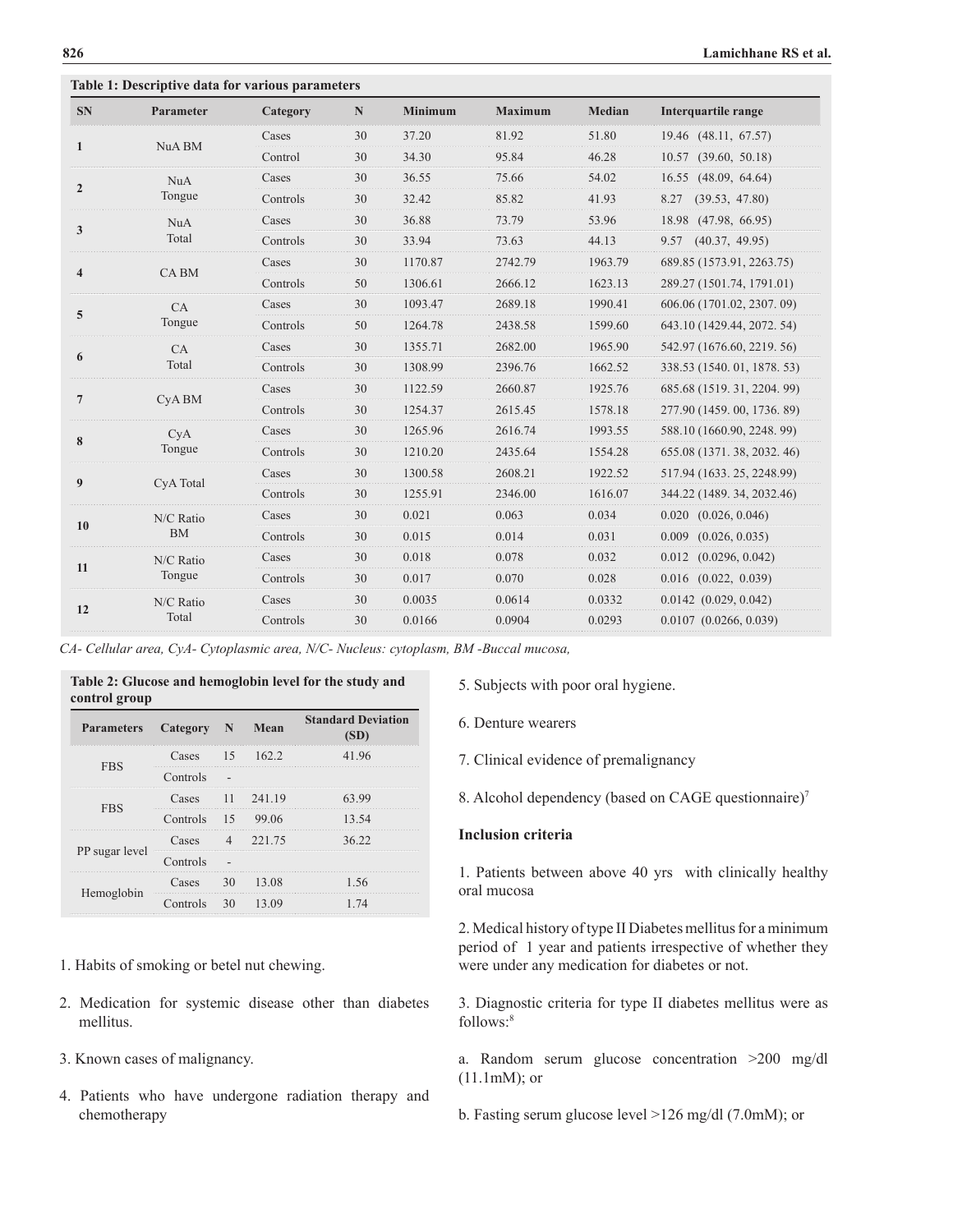| <b>SN</b>               | Parameter   | Category | $\mathbb N$ | <b>Mean rank</b> | $\mathbf{z}$ | p value   |
|-------------------------|-------------|----------|-------------|------------------|--------------|-----------|
| $\mathbf{1}$            | NuA BM      | Cases    | 30          | 38.27            | $-3.445$     | 0.000057  |
|                         |             | Control  | 30          | 22.73            |              |           |
| $\overline{2}$          | <b>NuA</b>  | Cases    | 30          | 40.40            | $-4.391$     | 0.0000113 |
|                         | Tongue      | Controls | 30          | 20.60            |              |           |
| $\mathbf{3}$            | <b>NuA</b>  | Cases    | 30          | 39.40            | $-3.947$     | 0.000079  |
|                         | Total       | Controls | 30          | 21.60            |              |           |
| $\overline{\mathbf{4}}$ |             | Cases    | 30          | 34.97            | $-1.981$     | 0.0475    |
|                         | <b>CABM</b> | Controls | 30          | 26.03            |              |           |
| 5                       | CA          | Cases    | 30          | 36.27            | $-2.558$     | 0.0105    |
|                         | Tongue      | Controls | 30          | 24.73            |              |           |
| 6                       | CA          | Cases    | 30          | 36.83            | $-2.809$     | 0.00496   |
|                         | Total       | Controls | 30          | 24.17            |              |           |
| $\overline{7}$          | CyA BM      | Cases    | 30          | 34.77            | $-1.892$     | 0.0584    |
|                         |             | Controls | 30          | 26.23            |              |           |
| 8                       | CyA         | Cases    | 30          | 37.07            | $-2.913$     | 0.00358   |
|                         | Tongue      | Controls | 30          | 23.93            |              |           |
| 9                       | CyA Total   | Cases    | 30          | 37.27            | $-3.001$     | 0.00268   |
|                         |             | Controls | 30          | 23.73            |              |           |
| 10                      | N/C Ratio   | Cases    | 30          | 33.33            | $-1.257$     | 0.208     |
|                         | <b>BM</b>   | Controls | 30          | 27.67            |              |           |
| 11                      | N/C Ratio   | Cases    | 30          | 33.73            |              |           |
|                         | Tongue      | Controls | 30          | 27.27            | $-1.434$     | 0.1515    |
|                         | N/C Ratio   | Cases    | 30          | 34.17            |              |           |
| 12                      | Total       | Controls | 30          | 26.83            | $-1.626$     | 0.1038    |

**Table 3: Assessment of variations between cases and controls using Mann Whitney U test** 

**Table 4: Pearson's correlation between the GLUCOSE levels and various morphometric parameters**

| Parameter                          |       |      |             |  |
|------------------------------------|-------|------|-------------|--|
| Total Nuclear Area                 | 0.217 |      | 0.047 2.119 |  |
| Total Cellular Area                |       | 0113 | 5477        |  |
| Total Cytoplasmic Area 0.345 0.119 |       |      | 5.814       |  |
| Total N/C Ratio                    |       |      |             |  |

c. 2 hour plasma glucose >200 mg/dl (11.1mM)

4. Control group of volunteers having clinically healthy oral mucosa and no clinical signs of systemic diseases and positive laboratory indings (absence of diabetes)

# **Methods of collection of Data:**

Ethical clearance was obtained from the Institutional Ethics Committee (MCODS, Mangalore) and approval was taken from Department of Internal Medicine, KIST medical college. Subjects of both the study and control groups were informed of the procedure and a written consent was obtained. All the subjects were clinically examined to assess the oral hygiene and to exclude the possibility of any other oral disease or systemic disease with oral manifestations.

**Table 5: Pearson's correlation between the HEMOGLO-BIN levels and various morphometric parameters** 

| Parameter                    |  |  |
|------------------------------|--|--|
| <b>Total Nuclear Area</b>    |  |  |
| Total Cellular Area          |  |  |
| Total Cytoplasmic Area 0.149 |  |  |
| Total N/C Ratio              |  |  |

For study groups, haematological assessment for blood glucose/glycosylated haemoglobin levels was obtained from patients' medical records.

#### **Cytomorphometric Assessment:**

Sample collection procedure: After detailed clinical examination, the subjects were requested to rinse the mouth with normal saline. Smears were obtained from the buccal mucosa (BM) and the dorsum of tongue of each subject using a wooden spatula moistened in distilled water. Two smears from each site were obtained. The smears were transferred onto grease-free glass slides and fixed with 95% ethyl alcohol.

Two smears each from both the sites (buccal mucosa and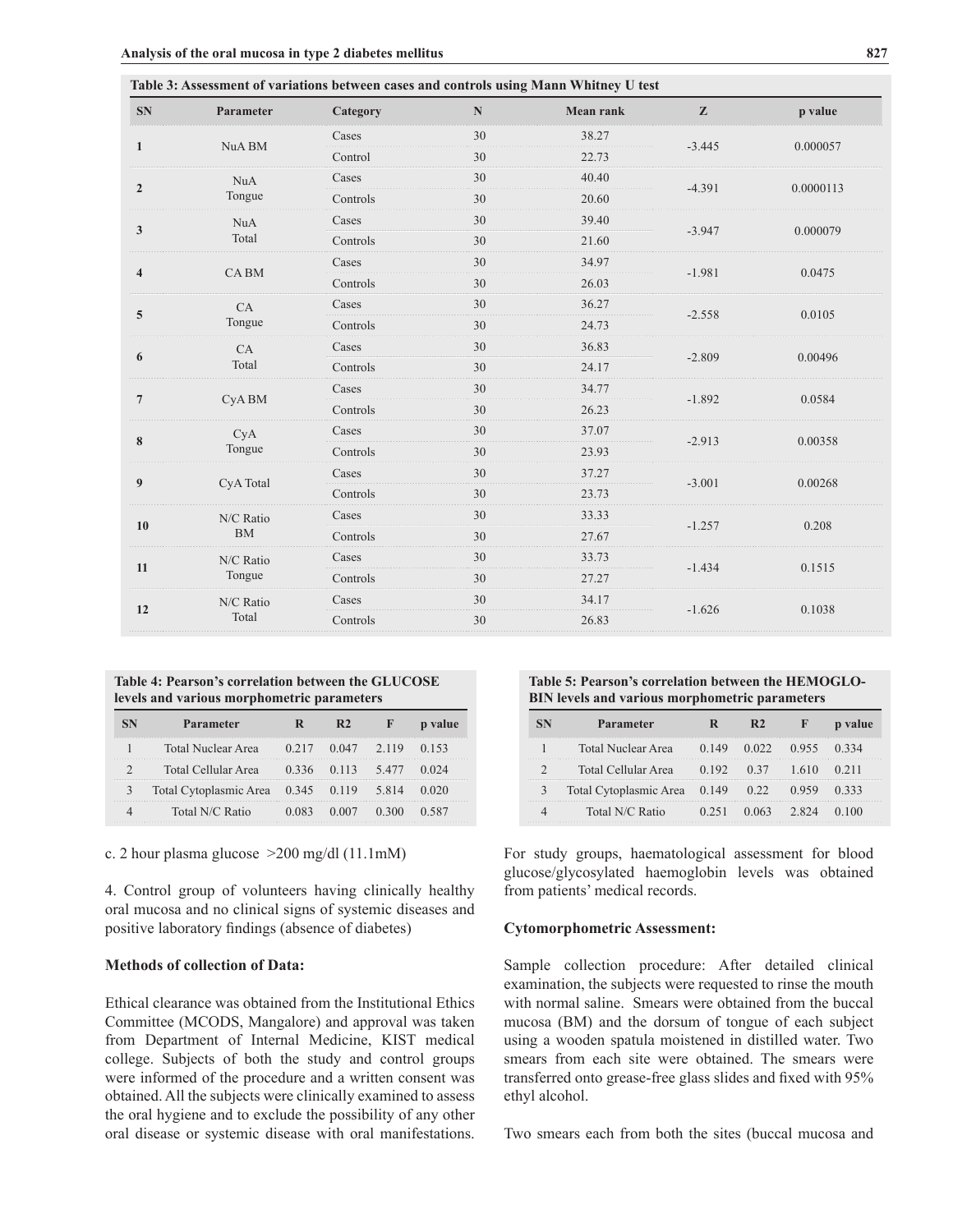#### **Table 6: Forward stepwise Linear Regression coeficient for total cellular area (Deemed signiicant by Pearson's correlation) in relation to glucose level**

| Modal                  |                  | <b>Unstandardized Coefficients</b>                     |      | Signifi- |
|------------------------|------------------|--------------------------------------------------------|------|----------|
|                        |                  | Std. Error                                             |      | cance    |
| (Constant)             | 57 200<br>33.910 |                                                        | 5477 |          |
| Total cellular<br>area |                  |                                                        |      |          |
|                        |                  | Glucose level = $33.910 + 0.070$ (total cellular area) |      |          |



*Graph 1: Indicating the distribution of Nuclear area (NuA) among cases and controls*



*Graph 3: Indicating the distribution of Cytoplasmic area (CyA) among cases and controls*

tongue) were stained with Papanicolaou stain to visualize under compound light microscope for cytomorphometric analysis of cells (for NuA, CA, CyA and N/C ratio) using Image J software.

The other two smears from each site were stained with Acridine orange to visualize under fluorescence microscope for assessment of nuclear alterations like micronuclei, nuclear budding, binucleation, multinucleation and karyorrhexis. Cytomorphometric assessment was done in 50 cells of each PAP-stained smear. Nuclear alterations were also evaluated in 50 cells of each smear stained with Acridine orange and evaluated using the criteria set by Countryman and Heddle et al.<sup>9</sup>

## **Statistical Analysis:**

The data was analysed using SPSS (Statistical Package for Social Sciences version 19) software. Mann Whitney U test was carried out to calculate the variations in the various

**Table 7: Forward stepwise Linear Regression coeficient for total cytoplasmic area (Deemed signiicant by Pearson's correlation) in relation to glucose level**

| Modal                      |        | <b>Unstandardized Coefficients</b>                        |      | Signifi- |  |
|----------------------------|--------|-----------------------------------------------------------|------|----------|--|
|                            |        | Std. Error                                                |      | cance    |  |
| (Constant)                 | 28.359 | 57831                                                     | 5814 |          |  |
| Total cyto-<br>lasmic area | 075    |                                                           |      |          |  |
|                            |        | Glucose level = $28.359 + 0.075$ (total cytoplasmic area) |      |          |  |



 *Graph 2: Indicating the distribution of Cellular area among cases and controls*



*Graph 4: Indicating the distribution of Nucleus: cytoplasm ratio (N/C) among cases and controls*

parameters (NuA, CA, CyA, N/C ratio) between cases and controls. Forward stepwise linear regression and Pearson's correlation was done to correlate various significant parameters in relation to glucose level.

### **RESULTS**

Table 1 enumerates the various parameters showed that the total nuclear area was higher in cases (53.96%) than in controls (44.13%) in both recorded sites, i.e., tongue and buccal mucosa. The same trend of higher values was also seen in the total cellular area in cases (1965.90) compared to controls (1662.52). Likewise, total cytoplasmic area in cases (1922.52) was greater than in controls (1616.07) and total N/C ratio in cases (0.0332) was also higher than in controls (0.0293) both in tongue as well as buccal mucosa.

Table 2 showed that the mean fasting blood sugar (FBS), random blood sugar (RBS) and postprandial blood sugar (PPS) of cases was  $162.2 \pm 41.96$ ,  $241 \pm 63.99$ ,  $221.75 \pm 10.00$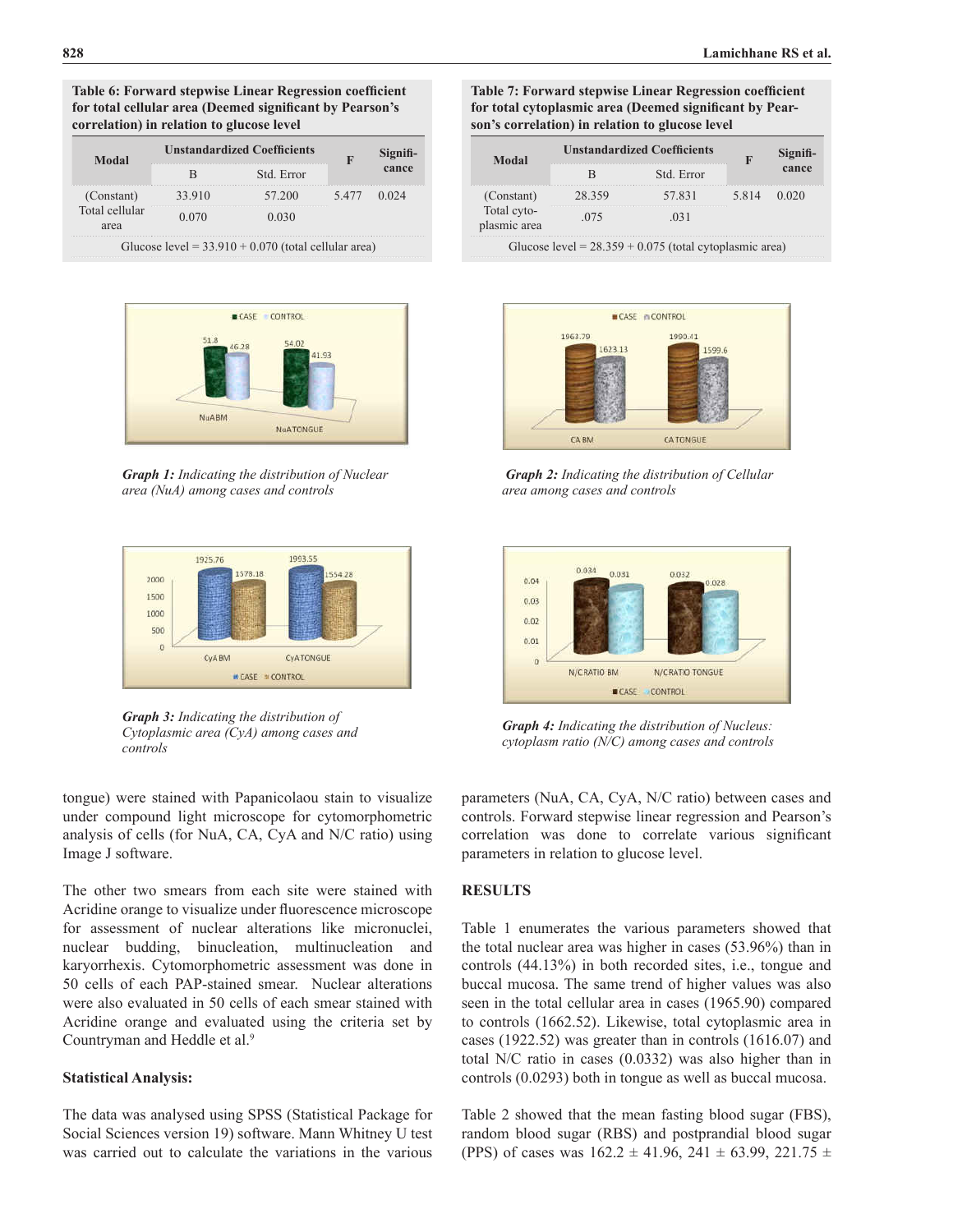$36.22$  and  $13.08 \pm 1.56$  while the mean RBS of controls was  $99.06 \pm 13.54$ . Similarly, the mean hemoglobin of cases was  $13.08 \pm 1.56$  and that of controls was  $13.09 \pm 1.74$ .

 As the data was found to follow a skewed distribution pattern, nonparametric tests were used to study the differences. Thus, Mann Whitney U test (Table 3) was applied to assess the variations between cases and controls for each of the variables. The increase in the Nuclear area (median for BM 51.80, Tongue 54.02) of cases was statistically significant among BM  $(Z= -3.445, p=0.00006)$ , Tongue ( $Z = -4.391$ ,  $p = 0.0000113$ ) and in total ( $Z = -3.947$ , p=0.00008). Also, the increase in the Cellular area (median BM 1963.79, Tongue 1990.41) of cases was statistically significant among BM ( $Z$ = -1.981, p=0.0475), Tongue ( $Z$ =  $-2.56$ , p=0.0105) and in total (Z=  $-2.809$ , p=0.00496). The increase in the Cytoplasmic area (median Tongue 1993.55) in cases was statistically significant among Tongue  $(Z=$ -2.913, p=0.00358) and total  $(Z= -3.001, p=0.00268)$  but was statistically insignificant in BM  $(Z= -1.892, p=0.06)$ . However, the increase in N/C ratio (median BM 0.034, Tongue 0.032) among cases was statistically insignificant among BM  $(Z= -1.257, p=0.208)$ , Tongue  $(Z= -1.434,$  $p=0.1515$ ) and in total (Z= -1.626,  $p=0.1038$ ).

Correlation of glucose level with various parameters using linear regression (Table 4) showed slight to mild correlation. The total nuclear area showed slight correlation (R=0.217), the total cellular area  $(R=0.336)$  and total cytoplasmic area (R=0.345) showed mild correlation while the total N/C ratio (R=0.083) showed no correlation with glucose levels.

Although, the glucose level values when compared with various parameters (Table 4) showed statistically significant correlation, only 11.3% of the total cellular area  $(p=0.024)$ and 11.9% of the total cytoplasmic area (p=0.020) showed variation with alteration in glucose levels. By looking at R value and R2 value, the Cellular area explains only 11.3% of variation in glucose level  $(R= 0.336, p=0.024)$ . Also by looking at R value and R2 value, the Cytoplasmic area explains only 11.9% of variation in glucose level  $(R= 0.345,$  $p=0.02$ ).

Forward stepwise linear regression was carried out for total CA and total CyA to conirm the cytomorphometric parameter (deemed significant by Pearson's correlation) correlating with glucose level changes. The regression equation derived for CA from the coeficient was Glucose level =  $33.910 + 0.070$ (total cellular area). The regression equation indicated that for every one unit increase in cellular area, the glucose level increased by 0.07 units. (Table 6) The regression equation derived for CyA from the coeficient was Glucose level =  $28.359 + 0.075$  (total cytoplasmic area). The regression equation indicated that for every one unit increase in cytoplasmic area, the glucose level increased by 0.075 units.(Table 7)

using Pearson's correlation showed only slight to mild correlation. The total nuclear area  $(R=0.149)$ , total cellular area  $(R=0.192)$  and total cytoplasmic area  $(R=0.149)$ showed slight correlation while the total N/C ratio  $(R=0.251)$ showed mild correlation. The test further showed that only 37% of the total cellular area, 22% of the total cytoplasmic area, 2.2% of the total nuclear area, 6.3% of the total N/C

ratio showed variation correlating with hemoglobin level and these were not statistically significant. (Table 5) Also the epithelial cells from the diabetic group showed features such as nuclear budding, micronuclei, binucleation, karyorrhexis and perinuclear halo as seen in figure (1-6).

#### **DISCUSSION**

#### **Diabetes Mellitus and Cytomorphometry:**

Diabetes Mellitus (DM) is a syndrome characterized by abnormal carbohydrate, fat and protein metabolism that results in acute or chronic complications due to absolute or relative lack of insulin.<sup>9</sup> Type 2 diabetes mellitus is the fifth most common chronic condition and the sixth leading cause of mortality among the elderly worldwide.<sup>10</sup>

Dentists come across various oral manifestations of this disease. Proper understanding of DM enables early diagnosis that is helpful in control of blood sugar level at an early stage to prevent various complications. Several studies have examined the deleterious effects of DM on oral mucosa with reports stating its adverse effects on the morphology of oral mucosa, which in turn may compromise tissue function to favour the occurrence of oral infections and oral neoplasia. In diabetes, there is a loss of oxidation equilibrium whereby the activities of the antioxidant scavengers and enzymes are depressed by elevated glucose concentration, excessive formation of free radicals and protein glycation. These noxious processes can cause serious damage to the biological structures at a molecular level which can be appreciated by oral exfoliative cytology which has been improved immensely by incorporation of techniques like computer-aided morphometry, making it more reliable, objective and reproducible.<sup>5,11,12</sup>

The present study evaluated the morphometric and cytologic changes in the exfoliated cells of apparently normal buccal and tongue mucosa in type 2 diabetic patients. There was a significant increase in Nuclear area (NuA) obtained from both the sites i.e., buccal mucosa and tongue in the study group. (Graph 1)This finding concurs with the studies done by Alberti et al<sup>4</sup>, Jajarm et al<sup>13</sup>, Shareef et al<sup>14</sup>, Tozoglu U and Bilge  $OM^{15}$  and Prasad H et al<sup>16</sup> where the mean NuA was significantly higher among the diabetic group.(Table 8)

The increase in NuA among the study group could be explained by delay in keratinisation of oral epithelium, effects of ageing, dehydration/atrophy and inlammatory

Comparison of hemoglobin level with various parameters

Delay in the keratinisation is attributed to glycation changes.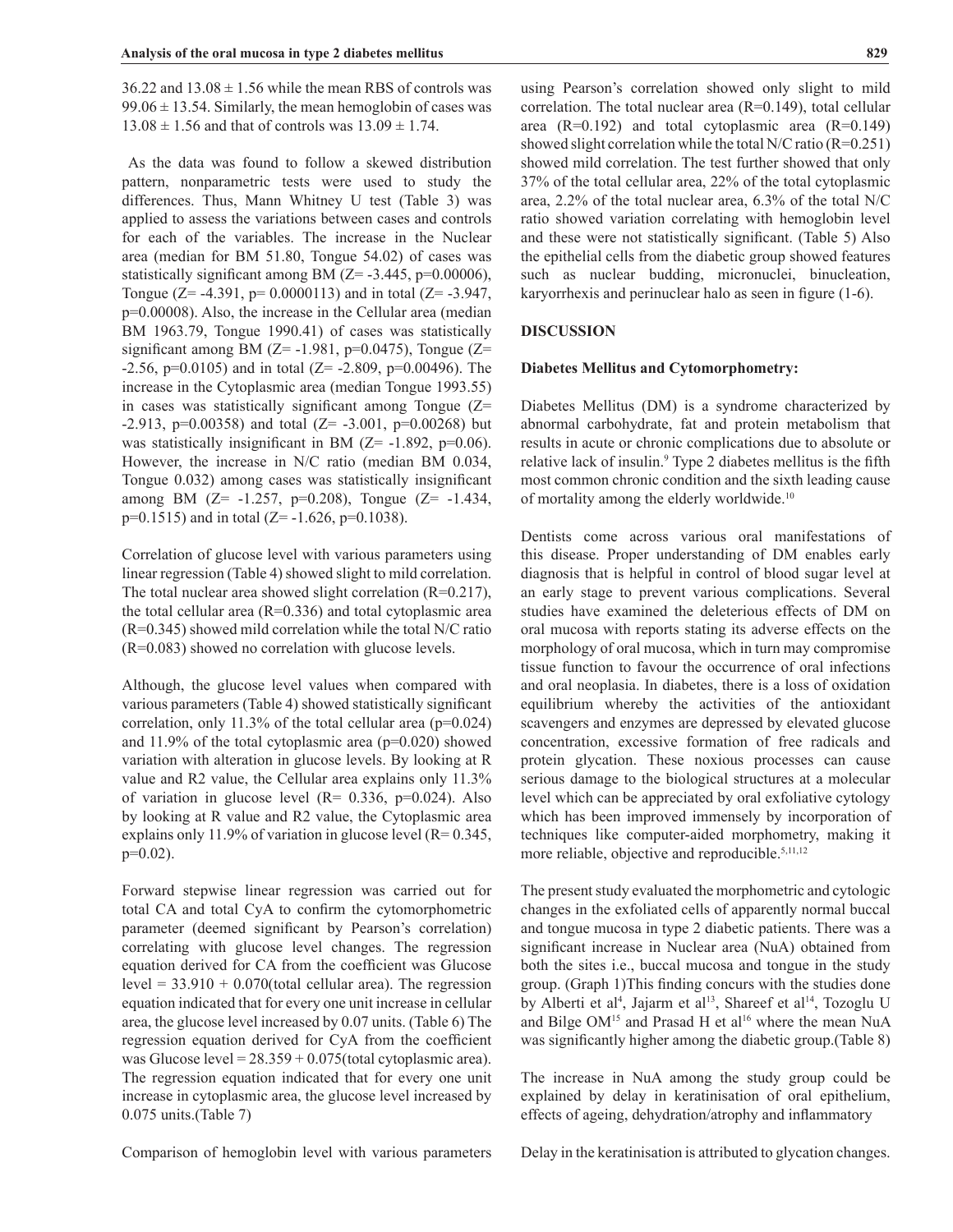

*Figure 1: Photomicrograph showing nuclear budding around the nucleus in luorescent microscopy (Acridine Orange,X100).*



*Figure 3: Photomicrograph showing Karyorrhexis in luorescent microscopy (Acridine Orange,X100).*



*Figure 5: Photomicrograph showing a micronucleus in conventional bright ield microscopy (Pap,X100).*

*Figure 2: Photomicrograph showing a binucleated cell in luorescent microscopy (Acridine Orange,X100).*



*Figure 4: Photomicrograph showing a binucleated oral mucosal cell in conventional bright ield microscopy (Pap,X100).*



*Figure 6: Photomicrograph showing a perinuclear halo in conventional bright ield microscopy (Pap,X100).*

nucleus as a primary characteristic.4,13

Type 2 DM is a disease of the elderly and generally occurs in patients over 40 years of age. Cellular ageing produces various morphologic alterations and genotoxic damages in cells in the form of pleomorphism, bilobed nuclei, micronucleus, nuclear budding, karyorrhexis, perinuclear halo which were also observed in the smears from diabetic patients in the present study.<sup>16</sup> (figure 1-7)

Sustained hyperglycaemia causes greater accumulation of advanced glycation end products by abnormal glycation of proteins, lipids and nucleic acids in the walls of large blood vessels as well as in the basement membrane of the microvasculature. The progressive narrowing of the vessel lumen leads to decreased perfusion of the affected tissue and consequently decreases cell turnover thereby explaining the delay in the keratinisation process of the epithelium. This delay in the process of epithelial differentiation leads to an increase in the number of mature cells which show a large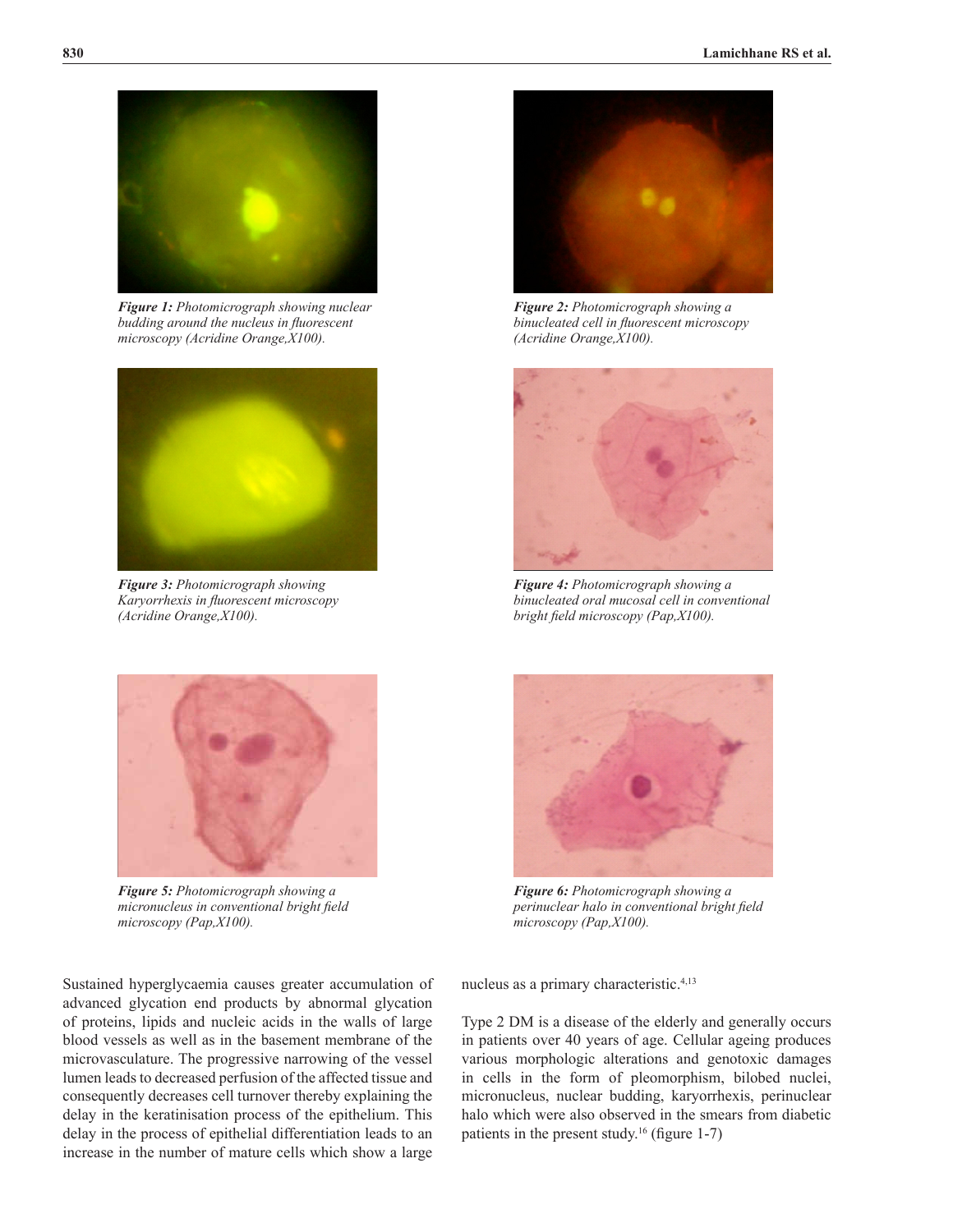

*Figure 7: : Flow chart depicting mechanism for nuclear size alteration in DM; LV- Large vessel; BM- Basement membrane*

Diabetic patients also suffer from dehydration due to the decreased salivary flow rates that may lead to mucosal atrophy. So, when smears from atrophic oral mucosa are made, the larger basal/spinous cells are inadvertently included in the sample. Thus, the primary pattern encompasses non-keratinized cells of parabasal layers which are smaller in cell size but have relatively larger nuclei; thus giving an impression of nuclear enlargement, with or without pleomorphism.<sup>4,16</sup>

Inflammation has been attributed to nuclear changes observed in various lesions. Reactive nuclear changes due to inflammation may erroneously mimic pleomorphism / atypia or may even suggest malignancy.<sup>17</sup> Inflammation clinically manifests as supericial erosions or ulcerations of the oral mucosa seen as diffuse stomatitis and gingivitis. Cytomorphometric changes in the buccal mucosal cells of cigarette smokers similar to those noted in diabetics have been reported by Ogden et al.<sup>18</sup>

In the present study, there was a significant increase in Cellular area (CA) of epithelial cells obtained from both the sites, i.e., buccal mucosa and tongue among the study group.(Graph 2) Cytoplasmic area (CyA) from tongue also showed an increase in area which was statistically significant  $(p=0.00268)$ . (Graph 3) This is similar to the findings of Prasad H et al16 who found an increase in cellular diameter (CD) among poorly controlled diabetics (PCD) and a similar study by Jajarm et al $^{13}$  who also found a significant increase in CyA in the diabetic group. However, Shareef et  $al<sup>14</sup>$  in a similar study found a statistically significant decrease in CyA which could be due to the cell shrinkage caused by dehydration. (Table 8) This theory is supported by the findings of Ogden et al<sup>19</sup> who reported a similar decrease in CyA in patients with alcoholism.

This increase in CA and CyA could be because of the altered

cell membrane integrity leading to excessive accumulation of lipid droplets in the cytoplasm thus creating an increased intercellular space as reported by Caldeira EJ et  $al<sup>5</sup>$  in an experimental animal study where they examined the alterations in the histology and ultrastructure of oral epithelium of diabetic mice. In another experimental study in mice with diabetic retinopathy, Pannicke et al20 indicated that altered properties of K+ channels, arachidonic acid metabolites and acute oxidative stress could be the cause for the development of cell swelling (cytotoxic edema) in the glial cells of retina under ischemic and inlammatory conditions. A similar pathogenesis could be projected for increase in CA and CyA of oral exfoliated mucosal cells observed in our study.

In the present study, an increase in Nucleus: cytoplasm (N/C) ratio was evident in patients with type 2 DM, (Graph 4) a finding similar to Alberti et al,<sup>4</sup> Jajarm et al,<sup>13</sup> Shareef et al,<sup>14</sup> and Prasad H et al<sup>16</sup> though it was not statistically significant. (Table 8) The relatively greater increase in nuclear size compared to cytoplasmic volume may explain this phenomenon.

Thus, cytomorphometry may be an eficient tool to understand the extent of cellular changes that occur in oral epithelial cells in diabetics that are secondary to microscopic changes like vascular occlusion and molecular changes such as oxidative stress. Therefore, cytomorphometric analysis of oral mucosal cells could be implicated as a non-invasive technique for screening and monitoring of the disease status in diabetic patients.

## **CONCLUSION**

In recent years important advances in various invasive techniques have been made for screening and diagnosing diabetes mellitus along with new strategies for its effective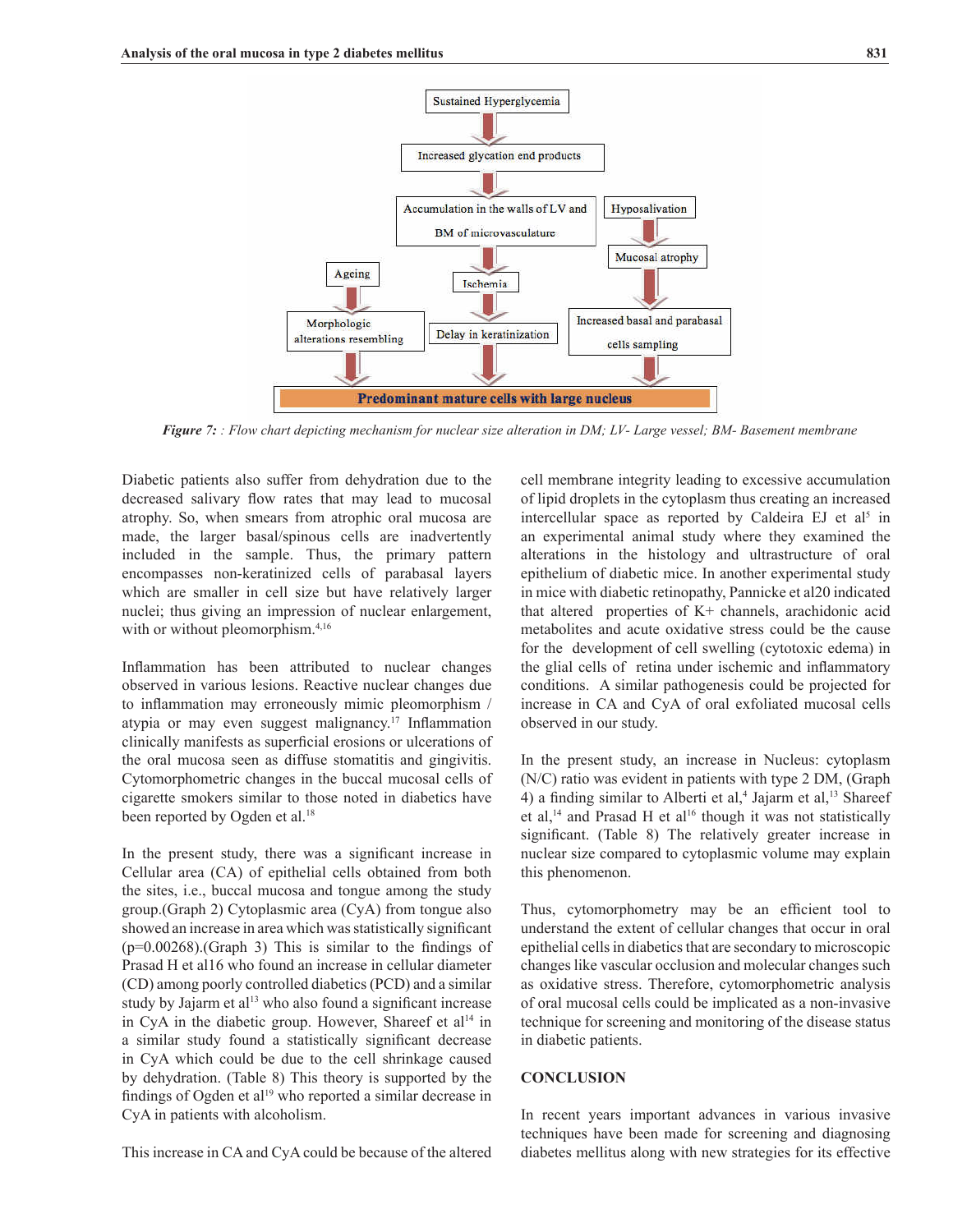treatment. However, in diabetes, use of an invasive technique is a relative contraindication due to changes in blood glucose concentrations and the disease itself. Exfoliative cytology used to evaluate cytomorphometric changes in the oral mucosa in diabetics along with oral candidal colonization may be a promising tool to gauge the molecular/serological alterations in diabetes mellitus.

Two Papanicolaou stained smears each from buccal mucosa and tongue were visualized under compound light microscope for measurement of Nuclear area (NuA), Cellular area (CA) using Image J software and further calculation of Cytoplasmic area (CyA) and Nucleus: Cytoplasm ratio (N/C ratio). The smears were also assessed using Acridine orange under fluorescence microscope for genotoxic nuclear alterations like micronuclei, nuclear budding, binucleation, multinucleation and karyorrhexis. The oral rinse was used for assessment of candidal colonization.

In the light of the present study, following conclusions have been derived from cytomorphometric analysis of exfoliated oral epithelial cells:

1. Significant increase in Nuclear Area among diabetics when compared to non-diabetics

2. Significant increase in Cellular Area and Cytoplasmic Area among diabetics when compared to non-diabetics

3. Non-significant increase in Nucleus: Cytoplasm ratio among diabetics when compared to non-diabetics

The increase in NuA among the study group could be explained by delay in keratinisation of oral epithelium, ageing effect, dehydration /atrophy and inlammatory process. The increase in CA and CyA could be attributed to the alteration of the properties of K+ channels i.e. decrease conductance of K+ ions in response to arachidonic acidinduced intracellular Na+ overload and acute oxidative stress leading to cell swelling. The increase in N/C ratio could be due to relatively greater increase in nuclear size compared to cytoplasmic volume. The objective demonstration of cytomorphometric and nuclear alterations by the oral exfoliated cells indicate the presence of cytological changes in the oral mucosa of diabetic patients despite the apparently normal clinical appearance. Hence, cytomorphometric analysis would aid the health professional as an additional non-invasive tool for the screening and monitoring of DM. While these alterations cannot be considered predictive or diagnostic for diabetes as they are not unique to this disease.

## **REFERENCES**

1. Alberti KG, Zimmet PZ. Definition, diagnosis and classification of diabetes mellitus and its complication. Part 1: diagnosis and classiication of diabetes mellitus provisional report of a WHO consultation. Diabet Med 1998;15:539-53. [Crossref](http://dx.doi.org/10.1002/(SICI)1096-9136(199807)15:7<539::AID-DIA668>3.0.CO;2-S)

- 2. Skamagas M, Breen TL, LeRoith D. Update on diabetes mellitus: prevention, treatment, and association with oral diseases. Oral Diseases 2008;14:105-14. [Crossref](http://dx.doi.org/10.1111/j.1601-0825.2007.01425.x)
- 3. World Health Organisation. Definition, diagnosis and classification of diabetes mellitus and its complications. Geneva: WHO 1999. pp1- 2.
- 4. Alberti S, Spadella CT, Francischone TRCG, Assis GF, Cestari TM, Taveira LAA. Exfoliative cytology of the oral mucosa in type II diabetic patients: morphology and cytomorphometry. J Oral Pathol med 2003;32:538-43. [Crossref](http://dx.doi.org/10.1034/j.1600-0714.2003.00162.x)
- 5. Caldeira EJ, Garcia PJ, Minatel E, Camilli JA, Cagnon VHA. Morphometric Analysis and Ultrastructure of the epithelium of the oral mucosa in diabetic autoimmune NOD mice. Braz J Morphol Sci 2004;21:197-205.
- 6. Jones AC, Pink FE, Sandow PL, Stewart CM, Baughman RA. The Cytobrush Plus cell collector in oral cytology. Oral Surg Oral Med Oral Pathol 1994;77:101-4. [Crossref](http://dx.doi.org/10.1016/S0030-4220(06)80117-9)
- 7. Fauci AS, Braunwald E, Kasper DL, Hauser SL, Longo DL, Jameson JL, et al., editors. Harrison's principles of internal medicine. 17th ed. New York: McGraw Hill; 2008. pp2152-8.
- 8. Guggenheimer J, Moore PA, Rossie K et al. Insulin-dependent diabetes mellitus and oral soft tissue pathologies II. Prevalence and characteristics of Candida and candidal lesions. Oral Surg Oral Med Oral Pathol Oral Radiol Endod 2000;89:570-6. [Crossref](http://dx.doi.org/10.1067/moe.2000.104477)
- 9. Countryman PI, Heddle JA. The production of micronuclei from chromosome aberrations in irradiated cultures of human lymphocytes. Mutat Res 1976;41:321-32. [Crossref](http://dx.doi.org/10.1016/0027-5107(76)90105-6)
- 10. Chavez EM, Borrell LN, Taylor GW, Ship JA. A longitudinal analysis of salivary flow in control subjects and older adults with type 2 diabetes. Oral Surg Oral Med Oral Pathol Oral Radiol Endod 2001;91:116-73 [Crossref](http://dx.doi.org/10.1067/moe.2001.112054)
- 11. Ajit Auluck. Diabetes Mellitus: An Emerging Risk Factor for oral cancer? JCDA 2007; 73: 501-503. Crossref
- 12. Ujpal M, Matos O, Bibok G. Diabetes and oral tumors in Hungary: Epidemiological correlation. Diabetes Care 2004;27:770–4. [Crossref](http://dx.doi.org/10.2337/diacare.27.3.770)
- 13. Jajarm HH, Mohtasham N, Rangiani A. Evaluation of oral mucosa epithelium in type II diabetic patients by an exfoliative cytology method. Journal of Oral Science 2008;50:335-40. [Crossref](http://dx.doi.org/10.2334/josnusd.50.335)
- 14. Shareef BT, Ang KT, Naik VR. Qualitative and quantitative exfoliative cytology of normal oral mucosa in type 2 diabetic patients. Med Oral Patol Oral Cir Bucal 2008;13:E693-6. Crossref
- 15. Tozoglu U, Bilge OM. Exfoliative Cytology of Type I Diabetic Patients. European Journal of General Medicine 2010;7:264-8.